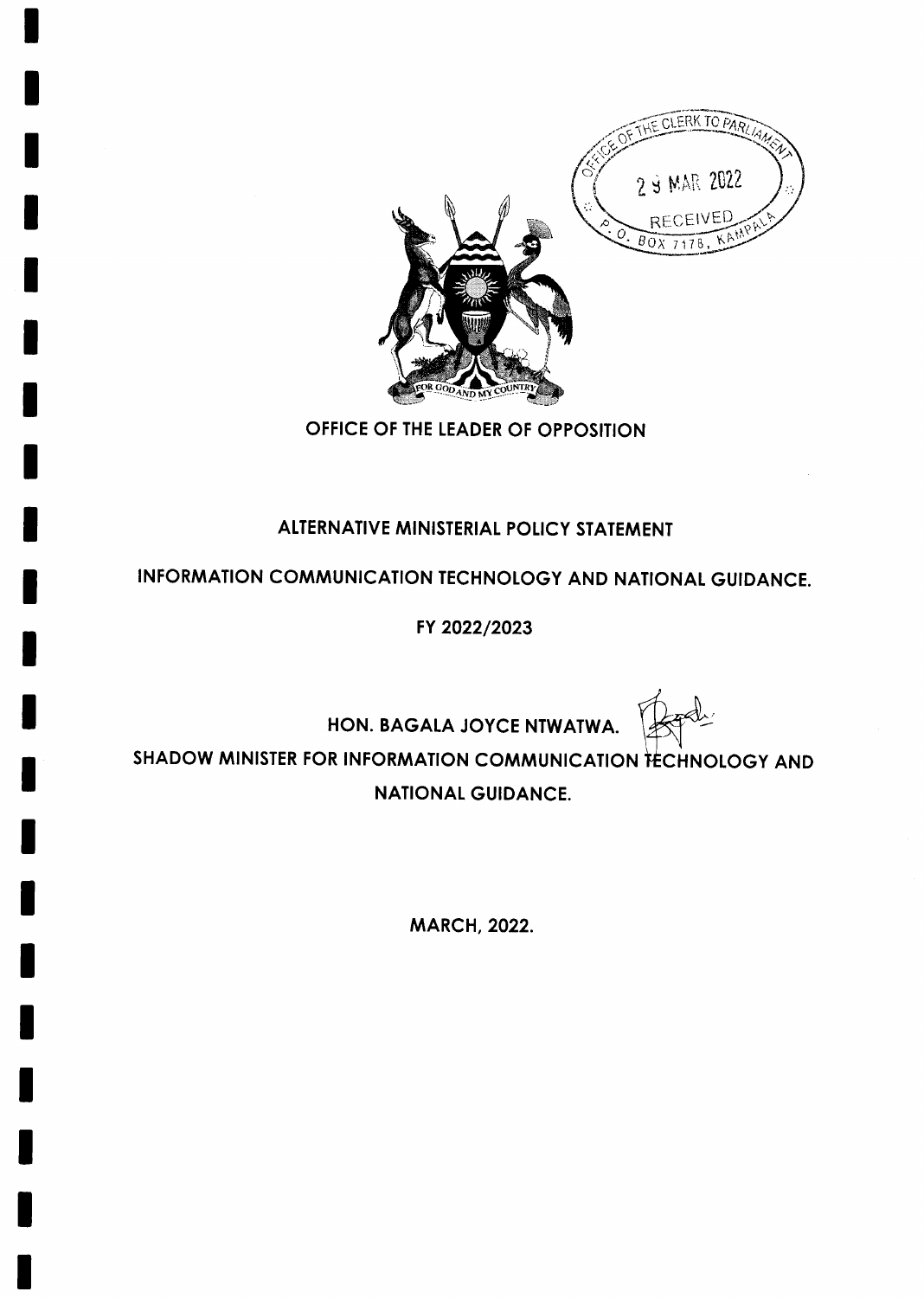# **TABLE OF CONTENTS**

| CHAPTER 1: BACKGROUND TO ALTERNATIVE POLICY STATEMENT 1        |  |
|----------------------------------------------------------------|--|
|                                                                |  |
|                                                                |  |
|                                                                |  |
| Chapter 3. Emerging Sectoral Issues and Alternative Policies 7 |  |
|                                                                |  |

 $\sim$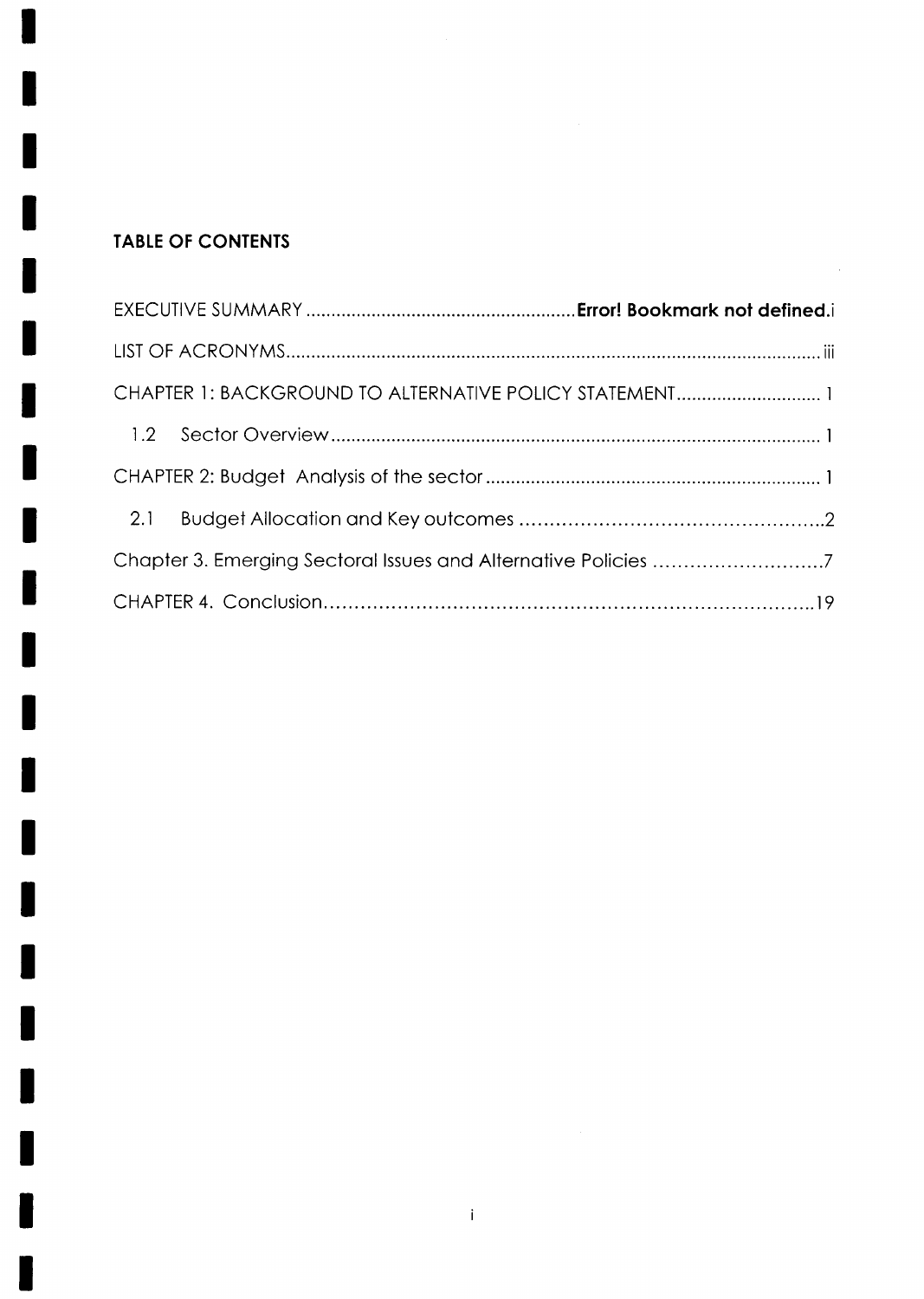#### Execulive Summory.

The sector hos two votes nomely; Vote 020 for MoICT ond NG, ond Vote 126 for NITA-U. The budget allocation for this FY2022/23 is 303.158bn representing 0.8% of the totol notionol budget. Compored to lost FY 2021/22 o totol budget of 101.77bn was allocated to the sector which represented 0.3% of the total national budget ollocotion. Even though there is on increment of 0.5% to the sector, the funding gop of 242.55bn to the sector mokes it grossly underfunded.

UCC wos ollocoted the highest budget of l68.lbn (55%) of the totol budget for the sector, the rest (45%) wos shored by the remoining 5 ogencies depicting the unfoir distribution of resources. Besides, 8bn wos not occounted for in the proposed budget ollocotions. There is o mismotch between the Ministeriol policy stotement torgets ond the torgets os envisoged in the NDP lll. For instonce, the creotion of 500,000 jobs in the ICT sector, increosed occess to the internet Io 70% doesn't motch whot the Ministeriol Policy stotement torgeted outcomes. The budget doesn't have measures for reducing the cost of ICT devices and services, reducing the cost of the internet from \$237 to \$70. lt olso doesn't toke into occount whot NDP lll envisoges in reducing the cost of smortphones from Shs.,l00,000 to Shs.60,000. Unfortunotely, the Ugondon-mode SlMl smortphones cost between 100,000 to 300,000 of foctory prices higher thon whot NDP lll torgets. There is no budget for operationalization of the UCC Tribunal in FY 2022/23 yet we continue experiencing a lack of press freedom due to the lack of the Tribunal.

ln pursuit of its mondote, ICT Sector foces o number of chollenges nomely; high cost of end-user ICT Devices and Services, lack of UCC Tribunal leading to poor quolity services, biosed conduct of UCC, limited network coveroge, ICT infrostructure, ond inodequote ICT knowledge coupled with poor godgets limits connectivity ond ICT usoge. We still foce the problem of limited innovotion copocity. Other chollenges include; lncreosed cybercrime ond cyberbullying.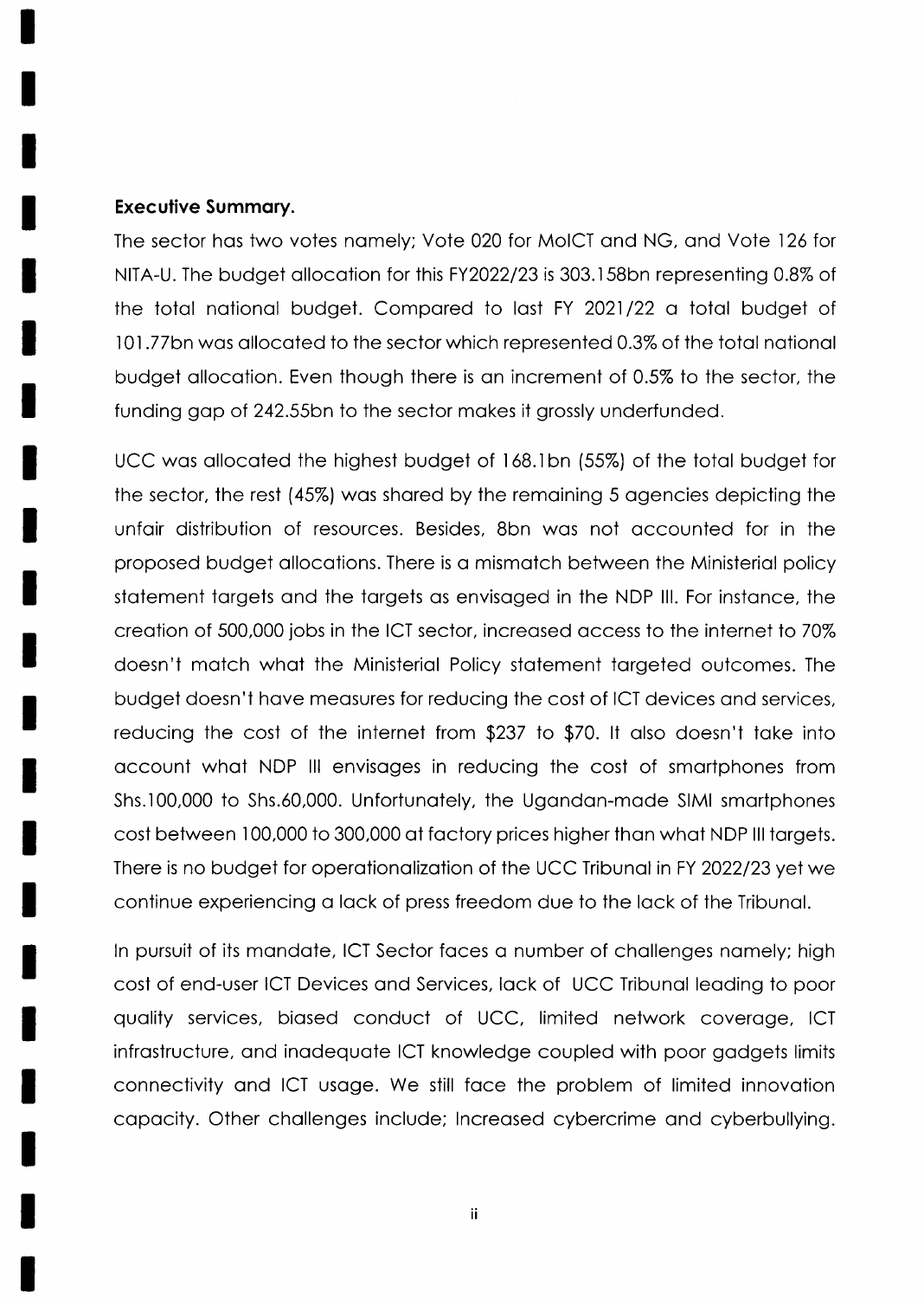Unfair competition among telecommunications companies in Uganda and restriction of press ond medio freedoms in the country.

ln order to overcome such shortcomings, the government is put to the tosk of executing the following key alternative policies; Government should scrap the 30% tox (12% levy on the net price of internet doto ond VAT of 18%) on internet data levied since July 1, 2021. Fast track the process of laying underground internet infrastructure, enhance the budget for the sector from the current 0.8% of the notionol budget to of leost 1% due to the importonce of the sector to the development of this country. Let the Government funds for the creotion of the UCC Tribunol. Restoring Focebook bock to sove businesses thot were offected should be done immediotely.

Otherwise, with the continued foilure to hove the UCC Tribunol in ploce, telecom componies ond the oggrieved ogencies ond individuols will be forced to use expensive redress in courts of law. Telecommunications companies can exploit ovenues of olternotive Dispute Resolution (ADR) like Arbitrotion ond negotiotion. The government con olso hire o consulting firm to resolve conflicts in the telecom industry. Amending ICT-related laws to keep pace with changes in technology would fight cybercrime. For the limited internet coverage, stimulation of demand for ICT devices ond services would expond services to underserved oreos.

iii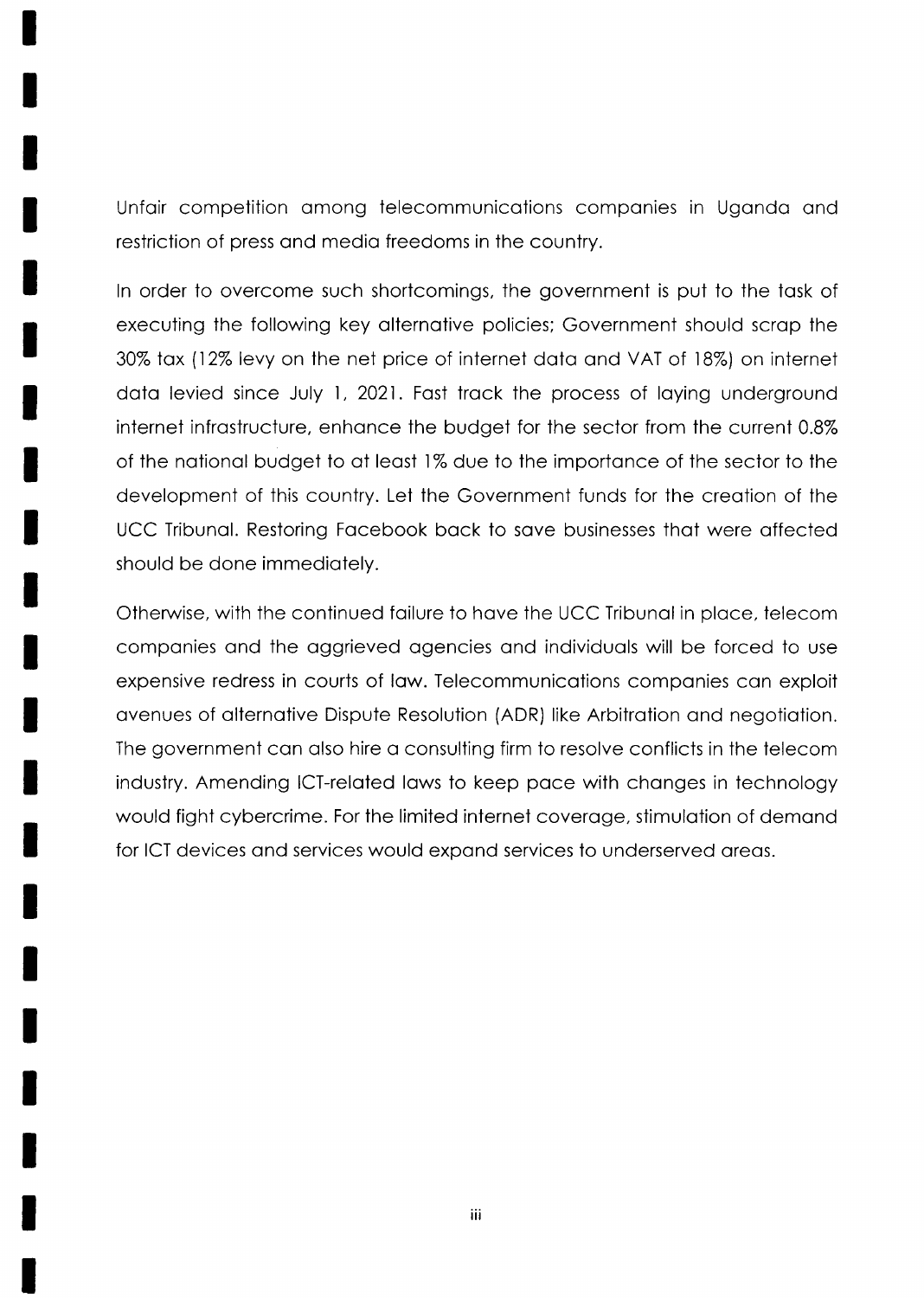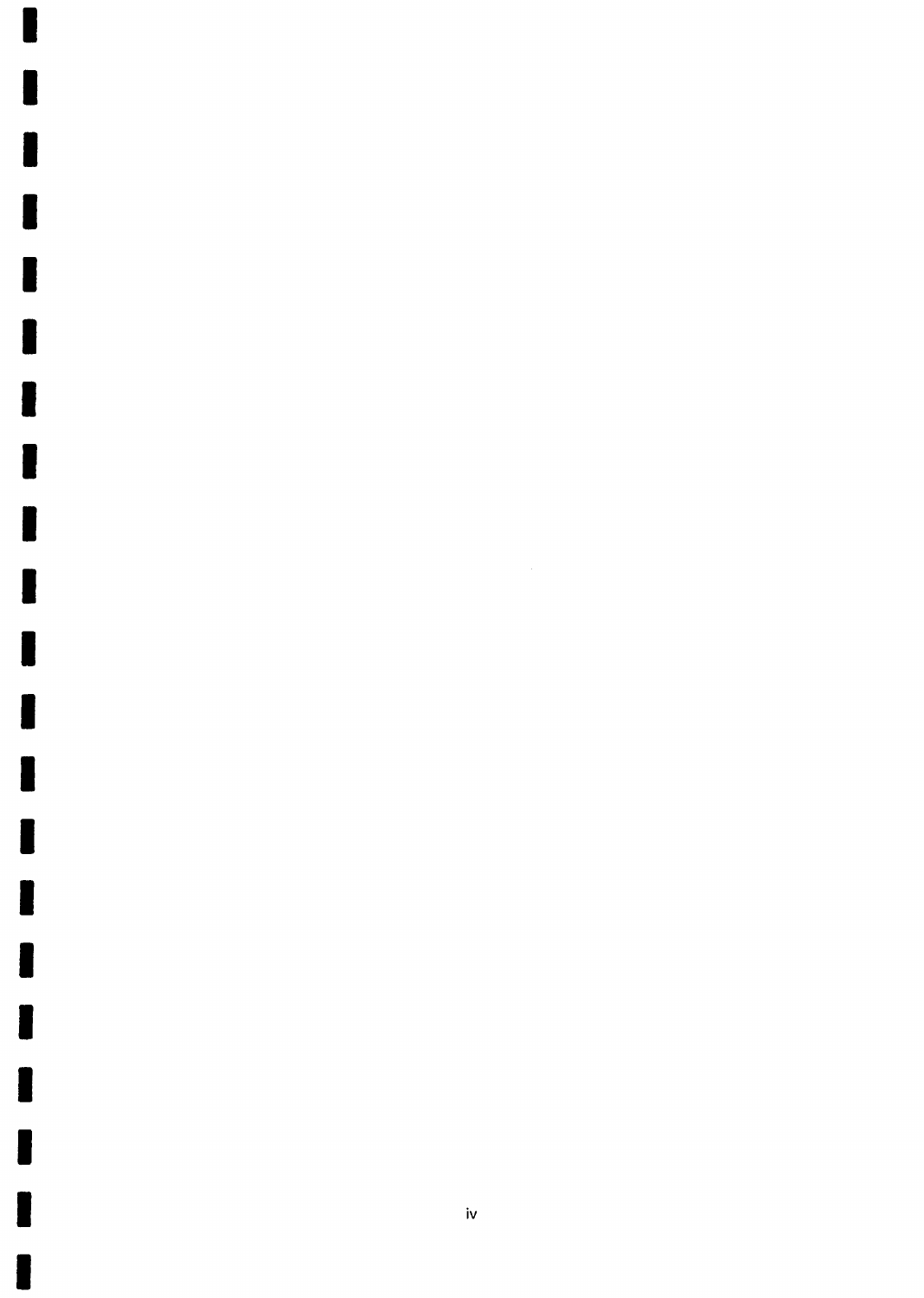# LIST OF ACRONYMS AND ABBREVIATIONS

| <b>MoICT</b> | Ministry of Information Communications and Technology |
|--------------|-------------------------------------------------------|
| GDP          | <b>Gross Domestic Product</b>                         |
| <b>MDA</b>   | Ministries, Departments, and Agencies                 |
| <b>MPS</b>   | <b>Ministerial Policy Statements</b>                  |
| <b>NBI</b>   | National Back Bone Infrastructure                     |
| NITA-U       | National Information Technology Authority             |
| <b>UBC</b>   | Uganda Broadcasting Corporation                       |
| <b>UCC</b>   | Uganda Communications Commission                      |
| <b>UPL</b>   | Uganda Post Limited                                   |
| <b>UBOS</b>  | Uganda Bureau of Statistics                           |
| <b>MPS</b>   | <b>Ministerial Policy Statement</b>                   |
| <b>UGX</b>   | Uganda shillings                                      |
| <b>SDG</b>   | Sustainable Development Goal                          |
| <b>NBFP</b>  | National Budget Framework Paper                       |
| <b>BTA</b>   | <b>Botswana Telecommunication Authority</b>           |
| <b>BTC</b>   | <b>Botswana Telecommunications Corporation</b>        |
| GII          | Global Innovation Index.                              |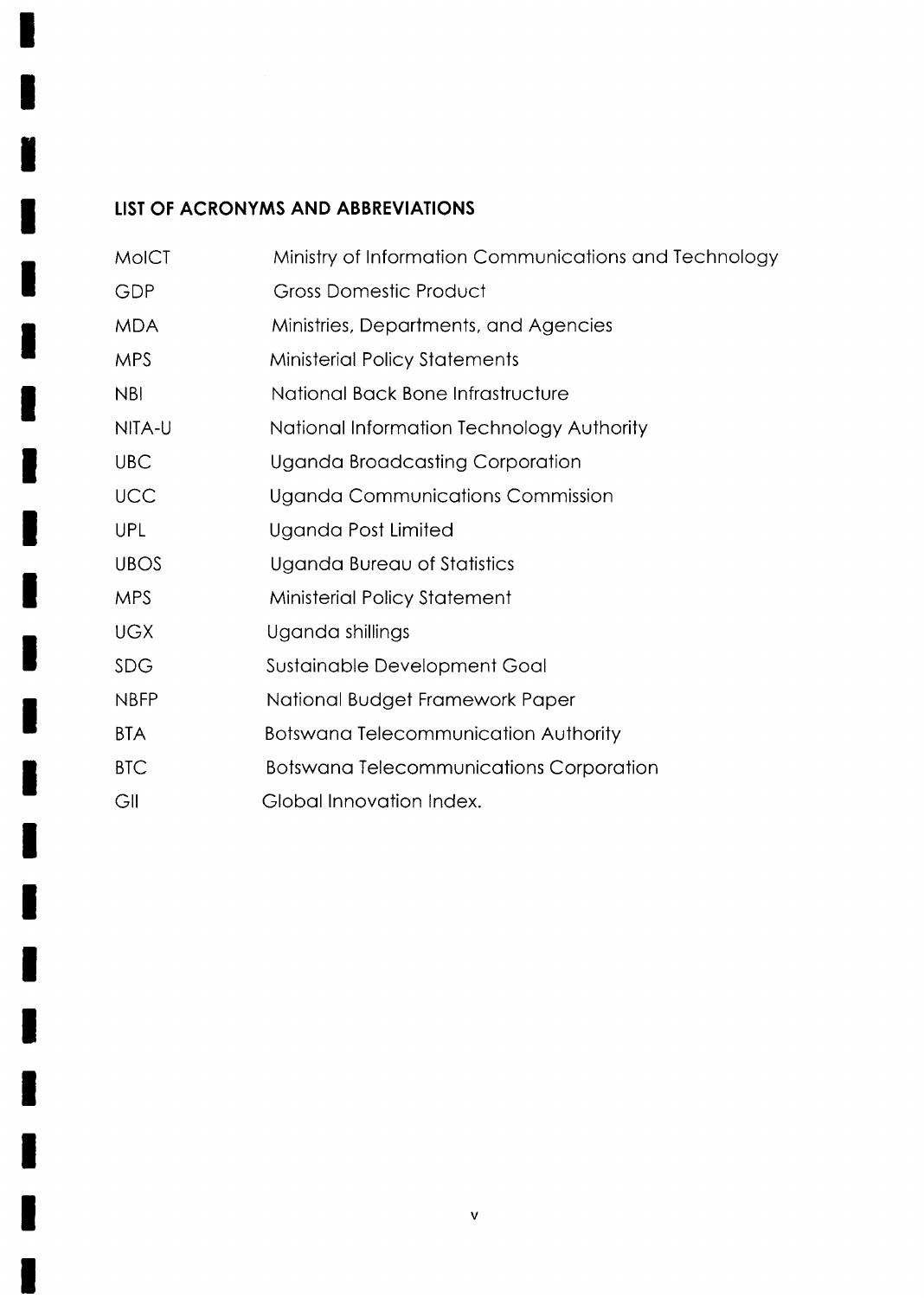### CHAPTER 1:

### 1.0 BACKGROUND TO ALTERNATIVE POLICY STATEMENT/ Lego! Provisions.

The authority to present the alternative policy statement is derived from Rule 146 of the rules of procedure of the Parliament of Uganda, and section 6e of the odministrotion of Porlioment (Amendment) Act, 2006 which requires ond empowers the vorious shodow ministers to present olternotive policy stotements on the floor of House for considerotion ond possible implementotion.

### 1.2 Sector Overview

The Digital Transformation sector is a fulcrum of development with a huge potentiol of improving the country's notionol productivity by moking government and business efficient, effective, and internationally competitive<sup>1</sup>.ICTCT sector changes very fast requiring quick responses to keep pace with technological odvonces. Otherwise, this notion willcontinue experiencing chollenges like limited network coveroge, ICT lnfrostructure, ond poor godgets. The high cost of ICT devices ond services, rising rotes of cybercrime ond bullying, nonoperotionolizotion of the UCC Tribunol ore I ossocioted with the bios within which UCC conducts its business. The government needs to omend section 7 of the UCC 2013 Act to reduce the powers of the minister of lCT, reduce toxes on ICT devices ond services, ond increose ICT penetrotion.

### CHAPTER 2: Budget Anolysis of the Sector.

The Information Communication Technology sector has two votes. Vote 020 coters for the Ministry of ICT ond Notionol Guidonce whose mission is to hove o knowledgeoble ond productive society driven by lnformotion, Communicotion Technology, and National Ideology. Vote 126 belongs to the National Information

I NDP III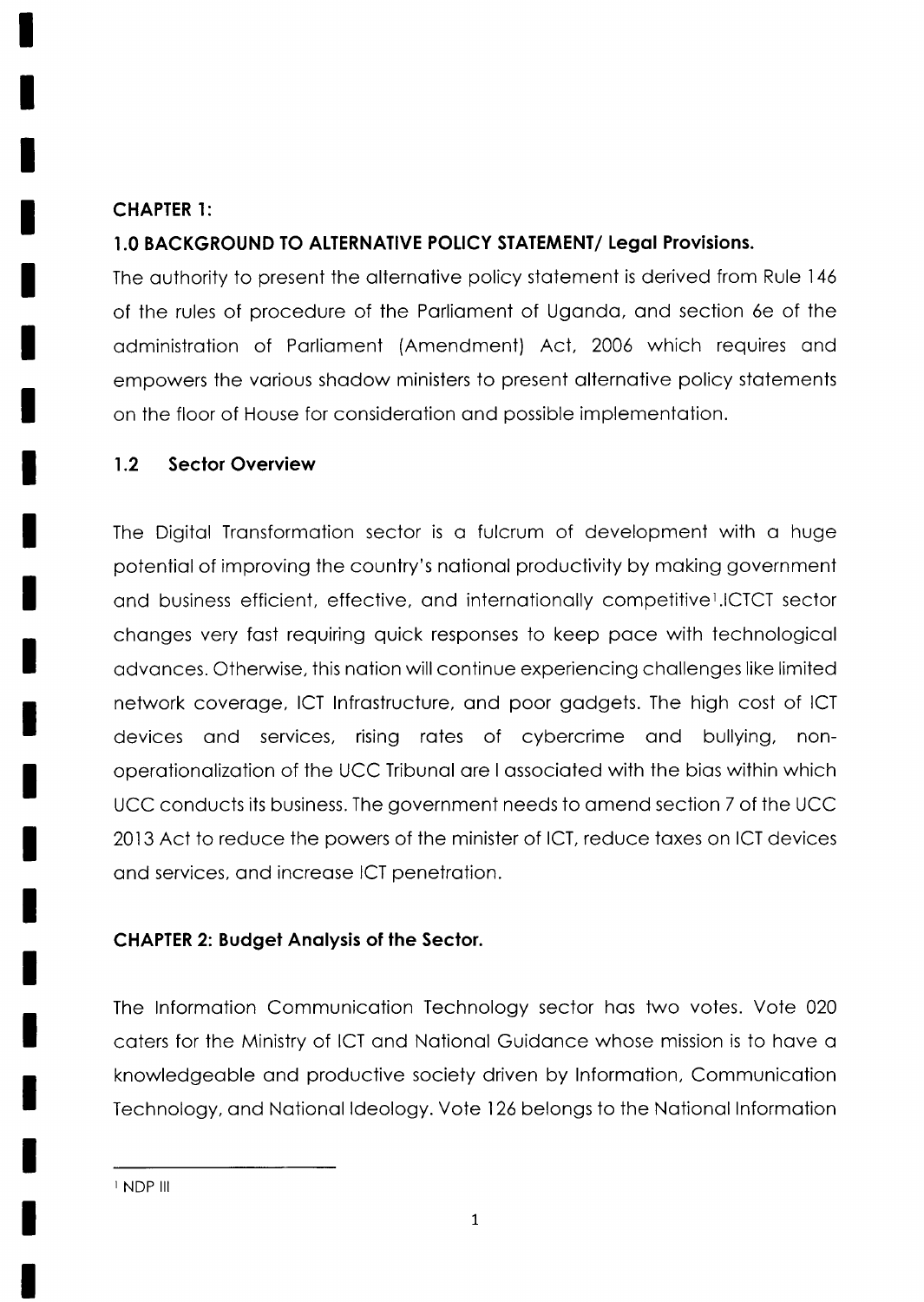Technology Authority (NITA-U) whose mission is to create a technical and regulatory environment for the delivery of reliable and secure e-services in Uganda. The spending agencies under digital transformation include; the Uganda Communications Commission (UCC), Uganda Post Limited, Uganda Broadcasting Corporation (UBC), Uganda Institute of Information and Communications Technology (UICT). The sector policy and all activities are guided by the Sustainable Development Goal (SDG) 2030, Uganda Vision 2040, NDP III, and other planning guidelines and frameworks like program-based budgeting.

Despite the sector's centrality and potential of steering the economy of this country, the sector continues to be grossly underfunded with the reported funding of Ushs 242.55bn this financial year 2022/23<sup>2</sup> Perhaps it is the reason for the underperformance of the sector in areas of network coverage, service delivery, ICT knowledge, and skills and innovation capacity.

#### 2.1 Budget Allocation and Key outcomes.

The total budget estimates for the ICT sector comprising of wage, on-wage Recurrent, Development, and non-Tax revenue (NTR) this financial year 2022/23 stands at 303.158bn allocated as shown in the figure below<sup>3</sup>;

<sup>&</sup>lt;sup>2</sup> ICT Ministerial Policy Statement FY2022/23.

<sup>&</sup>lt;sup>3</sup> ICT Ministerial Policy Statement FY2022/23.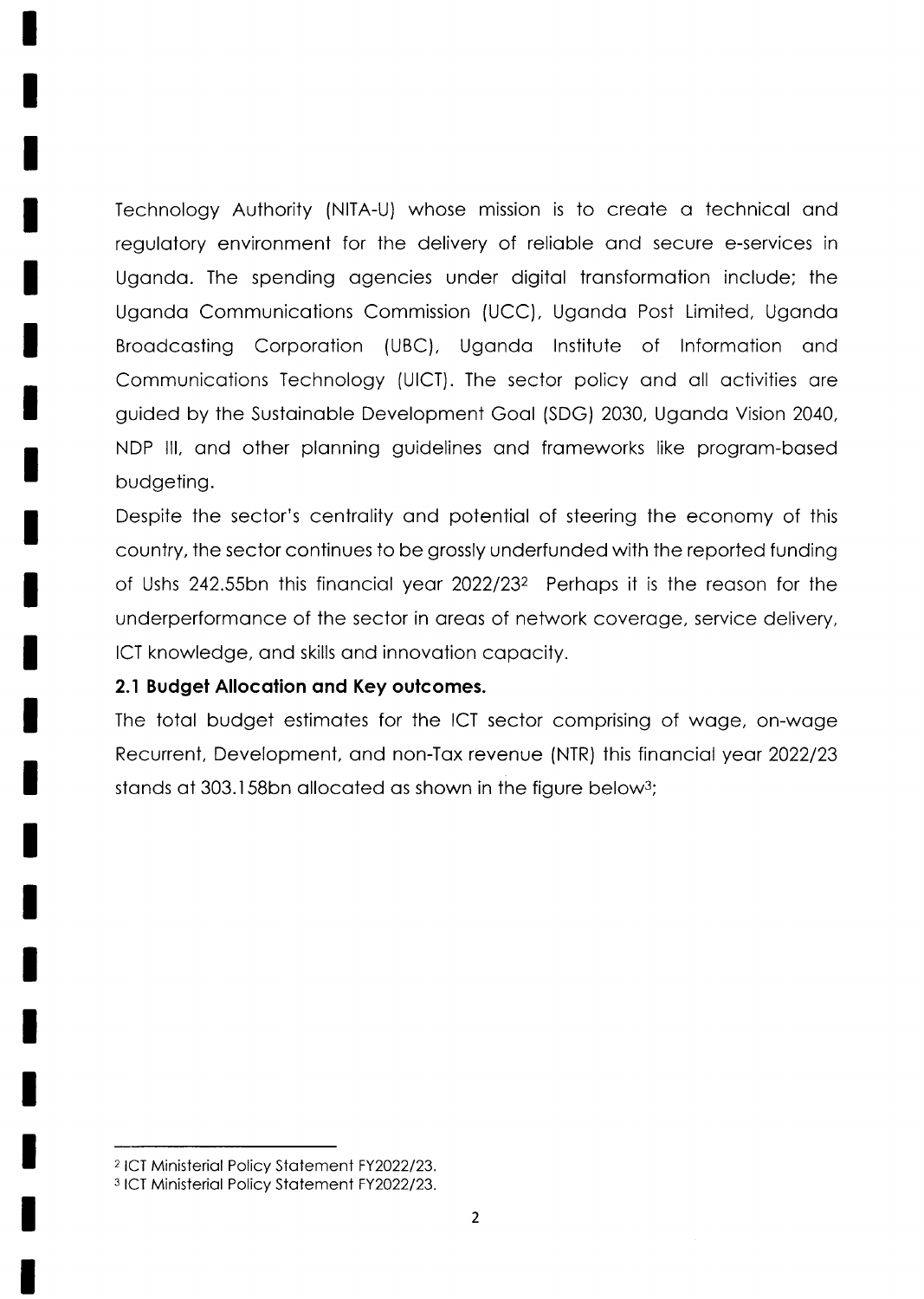

Source: Ministerial Policy Statement FY 2022/23.

The total of 303.158bn FY 2022/23 is allocated to the Information Communications Technology sector representing 0.8% of the total national budget<sup>4</sup>. This allocation is higher than last FY 2021/21 when the sector was given 101.77bn accounting for 0.3% of the national budget for the ICT sector<sup>5</sup>. Even though there is an increase of 0.5 % points in budget ollocotion to the sector, the increment is still smoll given the funding gop of Ush 242.55bn for the FY 2022/23. With the meogre resources given to the ICT sector ond given the huge funding gop, chonces ore high thot NDP III target of creating 500,000 jobs, increase access to internet to 70% will not be reolised. Besides, the long overdue proposed formotion of UCC Tribunol hos no funds ollocoted for the in the FY2022/23.

There are reasons for worry given that last year's budget allocations were intended to increose ICT penetrotion ond use of ICT services for sociol-economic development, reducing the cost of ICT devices ond services, in oddition to creoting direct jobs which were never ochieved.

<sup>4</sup>NBFP 2022/23.

<sup>&</sup>lt;sup>5</sup> National Budget Framework Paper FY 2021/22.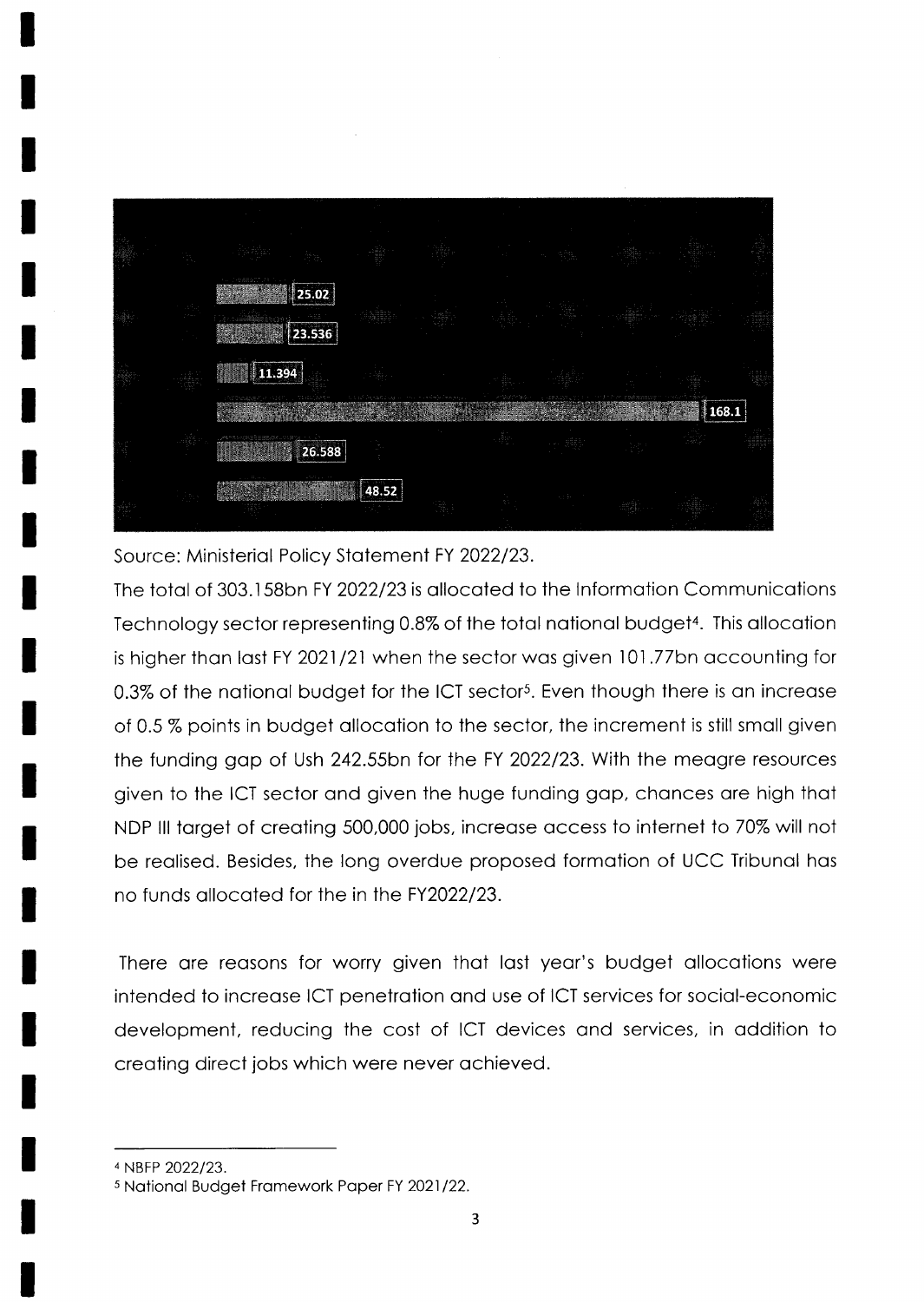### 2.2. Inappropriate allocation of funds.

UCC alone is taking 168.1bn which is more than half (55%) of the total budget allocated (303.158) to the Information Communication Technology sector. The rest of the five agencies (UBC, UICT, UPL, NITA-U, and MoICT) share the remaining 45% of the budget yet they are also important in the achievement of the targeted output. There is a need for equitable distribution of resources available. UCC is still unable to form the UCC tribunal that would assist it to achieve an effective legal and regulatory framework<sup>6</sup>.

# 2.3 The mismatch between the Ministerial policy statement's projected outcome and the performance targets for ICT infrastructure in NBFP 2022/23.

Increased coverage and access to ICT.

| Percentage of district |           | 2018 | 30% | 50% | 60% | 70% | 75% |
|------------------------|-----------|------|-----|-----|-----|-----|-----|
| headquarters           |           |      |     |     |     |     |     |
| connected to the NBI   |           |      |     |     |     |     |     |
| Percentage             | $\circ$ f | 2018 | 65% | 80% | 85% | 90% | 95% |
| parishes               | with      |      |     |     |     |     |     |
| broadband              |           |      |     |     |     |     |     |
| connectivity           |           |      |     |     |     |     |     |

Source: NBFP 2022/23.

Whereas, the ministry specifies spending on the establishment of ICT labs and connectivity of schools to high-speed internet and UICT Centre of excellence<sup>7</sup>, the performance indicators in the NBFP 2022/23 performance targets indicators in

<sup>&</sup>lt;sup>6</sup> Ibid

<sup>&</sup>lt;sup>7</sup> Ibid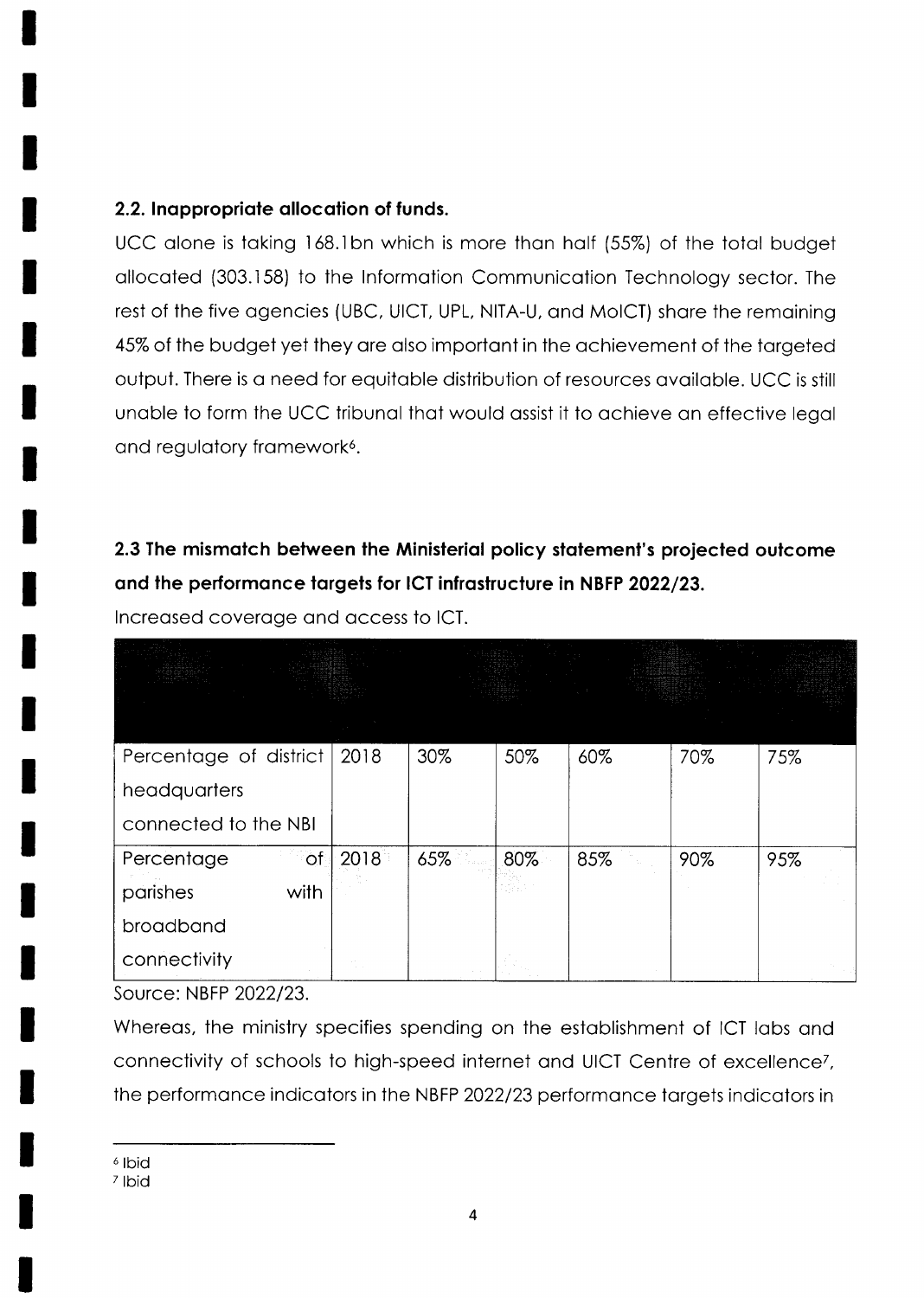FY2022123 os 50% connectivity of districts to NBI ond B0% porishes with broodbond connectivity.

2.4 The Ministerial Policy Statement didn't account for 8bn in the proposed budget<sup>8</sup>.

| KPI/Output                   | Activity/intervention   | target          |
|------------------------------|-------------------------|-----------------|
|                              |                         | Unaccounted for |
| labs<br>School<br><b>ICT</b> | Establishment of ICT    | 30              |
| school<br>and                | labs<br>and             |                 |
| connected<br>to              | Connectivity<br>Оf      |                 |
| high-speed                   | schools<br>high-<br>to  |                 |
| internet                     | speed internet          |                 |
| Centre<br><b>UICT</b><br>Оf  | <b>Type</b><br>approval |                 |
| excellence                   | Laboratory              | 8bn) missing    |
|                              |                         |                 |

The Ministry budgeted 2.8bn for 30 ICT labs and connectivity of schools to highspeed internet ond 5bn for UICT Centre of excellence totolling 7.8bn but insteod presented l5.BObn leoving 8bn unoccounted for in the sub-totol of ICI infrastructure.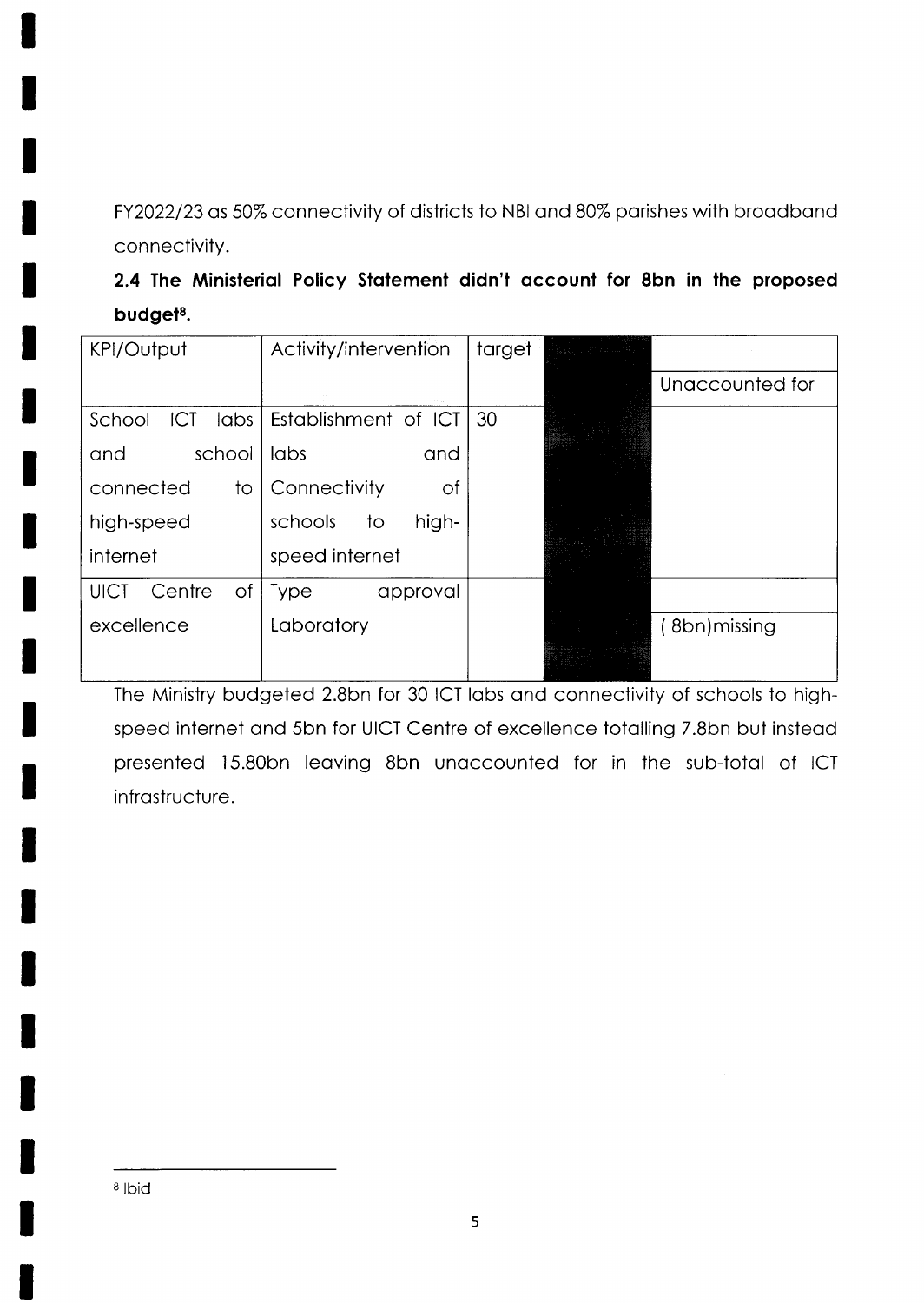|  | 2.5 Huge funding gaps given the projected outcomes in the Ministry. |
|--|---------------------------------------------------------------------|
|--|---------------------------------------------------------------------|

| <b>Funds allocated</b> |           | <b>Funding gap reported</b> |          | <b>Projected outcomes</b>                            |  |
|------------------------|-----------|-----------------------------|----------|------------------------------------------------------|--|
| Sector                 |           | Sector                      |          |                                                      |  |
| ICT<br>&               |           | Parish                      |          | 1. Increasing ICT penetration.                       |  |
| <b>NG</b>              |           | Development                 |          | 2. Reducing the cost of ICT devices and              |  |
|                        |           | Model                       |          | services.                                            |  |
|                        |           | Digitalization<br>and       |          | 3. Enhanced efficiency and productivity              |  |
|                        |           | Innovation                  |          | in service delivery                                  |  |
|                        |           | Communication               |          | <b>Effective</b><br>regulatory<br>legal<br>4.<br>and |  |
|                        |           | Mindset<br>and              |          | framework.                                           |  |
|                        |           | change                      |          | 5. Creating more jobs and increasing                 |  |
| <b>UBC</b>             |           |                             |          | government services online.                          |  |
|                        |           | UBC - Signet                |          | 6. Increased awareness and citizen                   |  |
| UCC                    |           |                             |          | participation in government programs.                |  |
| <b>UICT</b>            |           | <b>UICT</b><br>Digital      |          |                                                      |  |
|                        |           | Literacy                    |          |                                                      |  |
| UPL                    |           | Posta-U                     |          |                                                      |  |
|                        |           | <b>Business Processing</b>  |          |                                                      |  |
|                        |           | Outsourcing (BPO)           |          |                                                      |  |
|                        |           | Vision<br>group             |          |                                                      |  |
|                        |           | support to revamp           |          |                                                      |  |
|                        |           | vernacular papers           |          |                                                      |  |
| NITA-U                 |           | NITA-U                      |          |                                                      |  |
| Total                  | 303.158bn |                             | 242.55bn |                                                      |  |

Source: Ministerial Policy Statement FY 2022/23.

The funding gaps in the ICT sector reveal government failure to achieve the set goals in the sector. A greater percentage of the little funds allocated is recurrent expenditure on wages with very little or no funds for development expenditure. Thus realizing projected outcomes becomes quite difficult in a grossly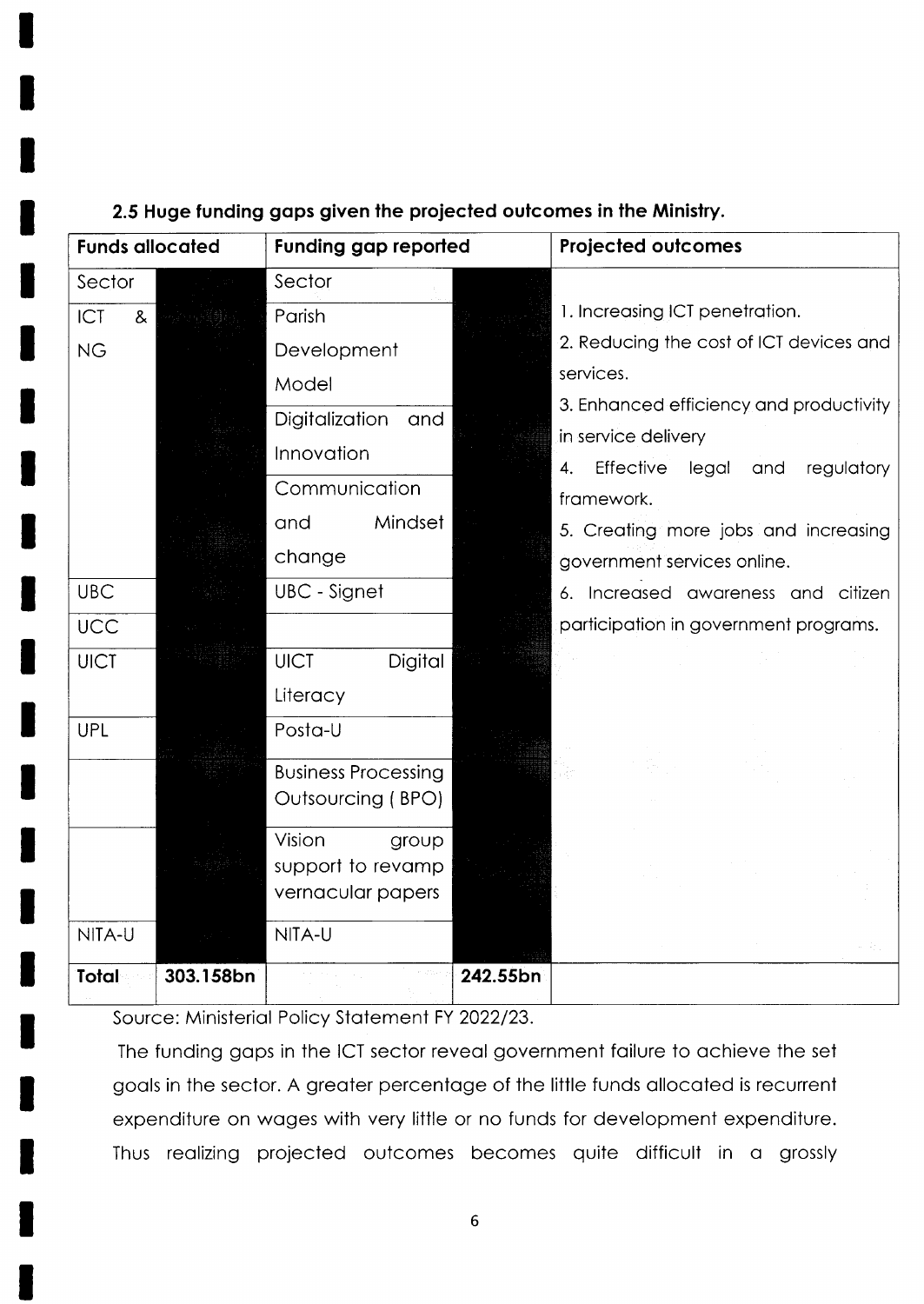underfunded situation<sup>9</sup>. Meeting targets becomes questionable as long as there is a mismatch between funds allocated, funding gaps, proposed actions, and the torgeted outcomes.

<sup>&</sup>lt;sup>9</sup> ICT Ministerial Policy Statement FY2022/23.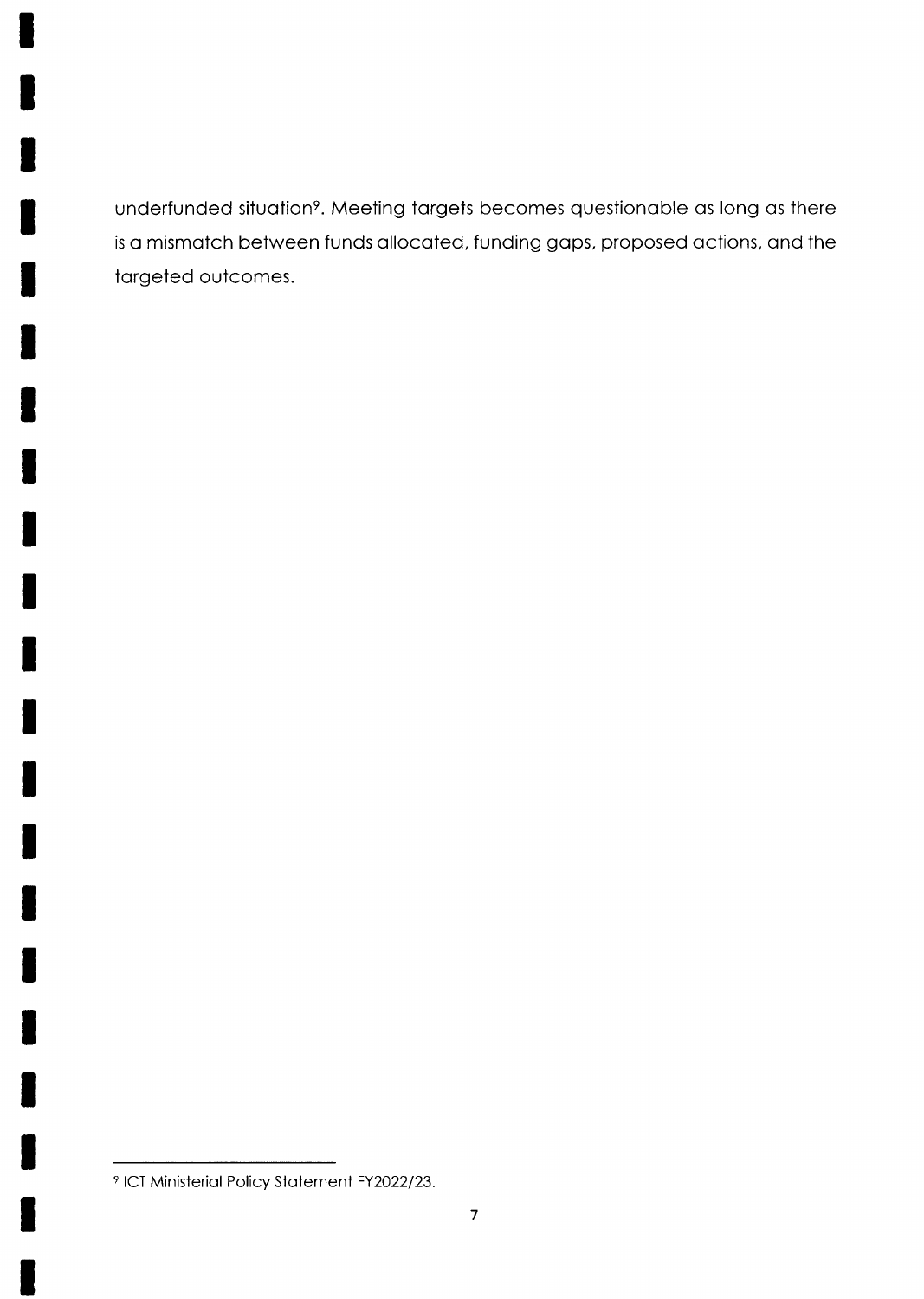### **CHAPTER 3. Emerging Sectoral Issues and Alternative Policies.**

3.1 High cost of end-user ICT devices and services. The Telecommunications industry in Uganda is one of the heavily taxed sectors<sup>10</sup>, with the current usage tax on pre-paid mobile services standing at 30 percent (18 percent and 12 percent excise duty) making it quite high by any standard. Added to this, is a universal service levy of 2% on top of the high company taxes<sup>11</sup>. Mobile money customers are charged a direct tax of 0.5% on the value of mobile money withdrawal transactions<sup>12</sup>. All these taxes are borne by the end-user either directly or indirectly. In effect, there is limited utilization of ICT services due to high prices. A study carried out by UNCDF to find out the impact of tax on digitalizing payments in agricultural value chains revealed that mobile money payments in these value chains became prohibitively expensive for payers and payees as a direct result of the tax<sup>13</sup>. Despite the affordability gaps, the government has maintained the taxes on phone and phone services high.

3.1.1 Reducing costs of end-user ICT devices and services by removing the taxes on ICT devices and services would reduce the costs of end-user ICT devices and services. In Africa, it is Uganda and Zambia that still charge taxes on the internet use. Low-cost devices and services generate higher benefits in form of additional increases in penetration and investment, generating further gains in the wider economy as demand increases. This justifies the trade-off between the two government's key agendas, of domestic tax revenue mobilization and financial

<sup>&</sup>lt;sup>10</sup> URA. Annual Revenue Performance Report FY 2019/2020.

 $\overline{11}$ **Research ICT** Africa 2019. The state of ICT in Uganda. Located at: https://researchictafrica.net/wp/wp-content/uploads/2019/05/2019\_After-Access-The-State-of-ICT-in-Uganda.pdf. Accessed on 23rd/02/2022.

<sup>12.</sup>https://www.africanews.com/2018/05/31/uganda-s-parliament-approves-social-media-andmobile-money-taxes//

<sup>&</sup>lt;sup>13</sup> United Nations Capital Development Fund, 'Learnings from the Field: Digitizing payments in agricultural value chains in Uganda', UNCDF, Kampala,  $16$ October 2018, https://www.uncdf.org/article/4000/learnings-from-the-field-digitizing-payments-in-agriculturalvalue-chainsin-uganda, accessed 19 October 2021.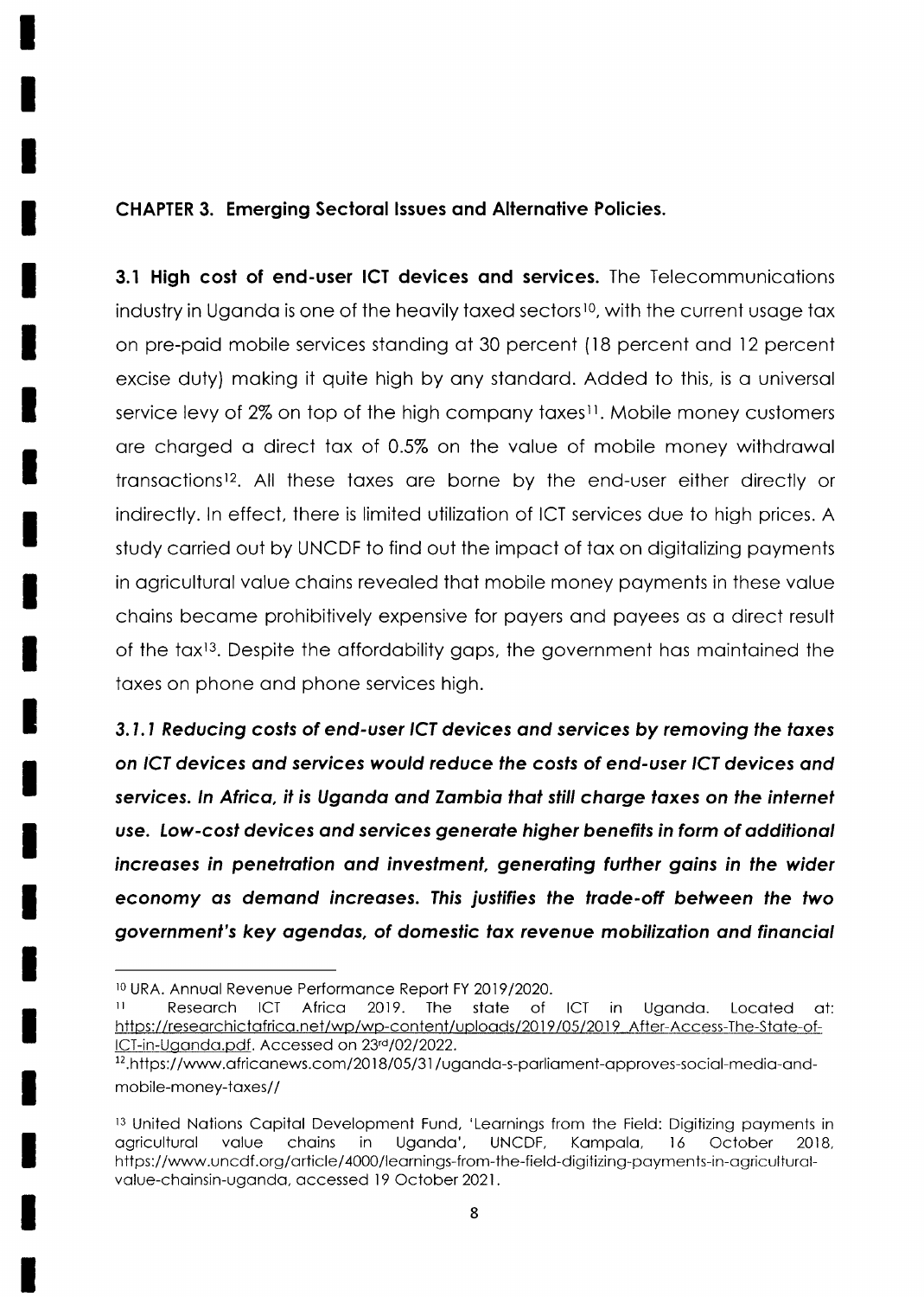inclusion through the digitalization of the economy. Eliminating withholding tax on income from mobile services would reduce the tax burden on operators, leading to lower prices of mobile services and greater investment into mobile networks.

3.1.2 Provide tax exemptions to Telecom-related industries to lower their costs of production. Tax exemption should be given to Importers and retailers of low-cost phone devices to make them affordable. This policy encourages dealers to decrease prices across the handset market in order to qualify for tax exemption. The telecom companies can maximize profits with a sales maximization motive following reduced prices<sup>14</sup>.

3.1.3 Adopt import substitution strategy as a way of promoting the phones made in Uganda. Make the homemade phones affordable and readily available compared to the expensive taxed phones.

3.1.4 Amend the data Consumer protection policy to include clauses that compel service providers to warn consumers of the dangers, after effects, costs of using phones and phone services. This consumer protection policy is used on cigarette and alcohol companies where consumers are warned of the dangers of smoking. The same applies to alcoholic drinks where companies are compelled to write alcohol content on the containers as well as warn consumers of the after-effects of taking alcohol. The policy should compel UCC to devise means of compelling service providers to sensitize the general public about data usage. Often a time's mobile phone users don't disable the automatic upgrades on their phones. Warning consumers that the installed applications keep running in the background without the customers' knowledge can save their data. Otherwise, data will remain high and wasted in APPs upgrades that are not frequently used.

<sup>&</sup>lt;sup>14</sup> Uganda Communications Commission 2020. Consumer rights at: https://www.ucc.co.ug/consumer-rights/ accessed on 21st/02/2022.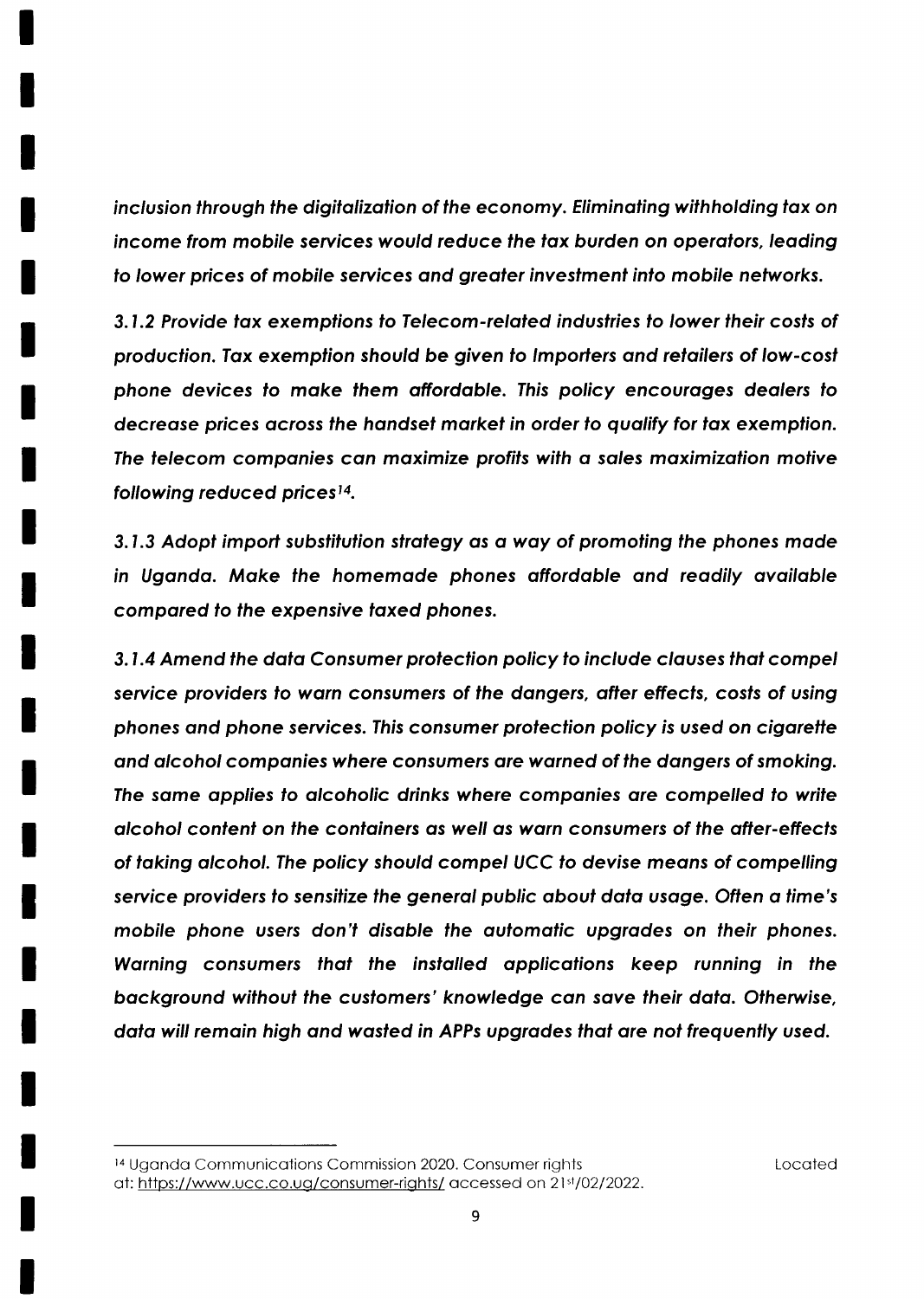3.2 Failure to form the UCC Tribunal. It's now 25 years since UCC Tribunal was first provided for in the repealed 1997 Communications Act and in the UCC Act 2013. It is clear that the operationalization of the tribunal is long overdue. The call for comments on the draft UCC regulations<sup>15</sup> was issued on the 27<sup>th</sup> Jan 2021 by the Ministry of ICT, and for more than a year now, the final regulation is not out. The long delay in establishing the tribunal has limited the ability of the aggrieved citizens, the media, and telecom service providers to expeditiously contest some of UCC's and the Ministry's pronouncements<sup>16</sup>. Secondly, the composition of the proposed tribunal which includes a High Court judge and two people appointed by the president, as well as technical advisers appointed by the ICT minister undermines its impartiality, particularly with the appointment of the members by the government<sup>17</sup>. Experience has shown that persons appointed by the Minister or the president tend to be inclined to promote their interests in the execution of their mandate which curtails freedom of expression and speech<sup>18</sup>.

#### **Alternative policies.**

The speed at which ICT changes makes disputes inevitable as new by-products, new interests clash with traditional ones. Policymakers and regulators should recognize effective dispute resolution as an important role of telecommunication policy and regulation without which the country will delay the introduction of new services and infrastructure, block or reduce the flow of capital from investors, limit competition leading to higher pricing and lower service quality and generally retard liberalization that comes with economic, social and technical development.

<sup>&</sup>lt;sup>15</sup> Ministry of ICT 2021. Call for Comments- on -the- draft UCC- Tribunal- Reaulations -2020.

<sup>&</sup>lt;sup>16</sup> Law, Democracy & Development 2021. Regulator or Controller: A five -year analysis of the cat and mouse games between the Uganda Communications Commission and broadcasters in Uganda.

<sup>&</sup>lt;sup>17</sup> Collaboration on International ICT Policy for East and Southern Africa (CIPESA) 2021, Uganda

Communications Tribunal: Regulations fall short of constituting an impartial Arbiter.

<sup>18</sup> Law, Democracy & Development 2021. Regulator or Controller: A five -year analysis of the cat and mouse games between the Uganda Communications Commission and broadcasters in Uganda.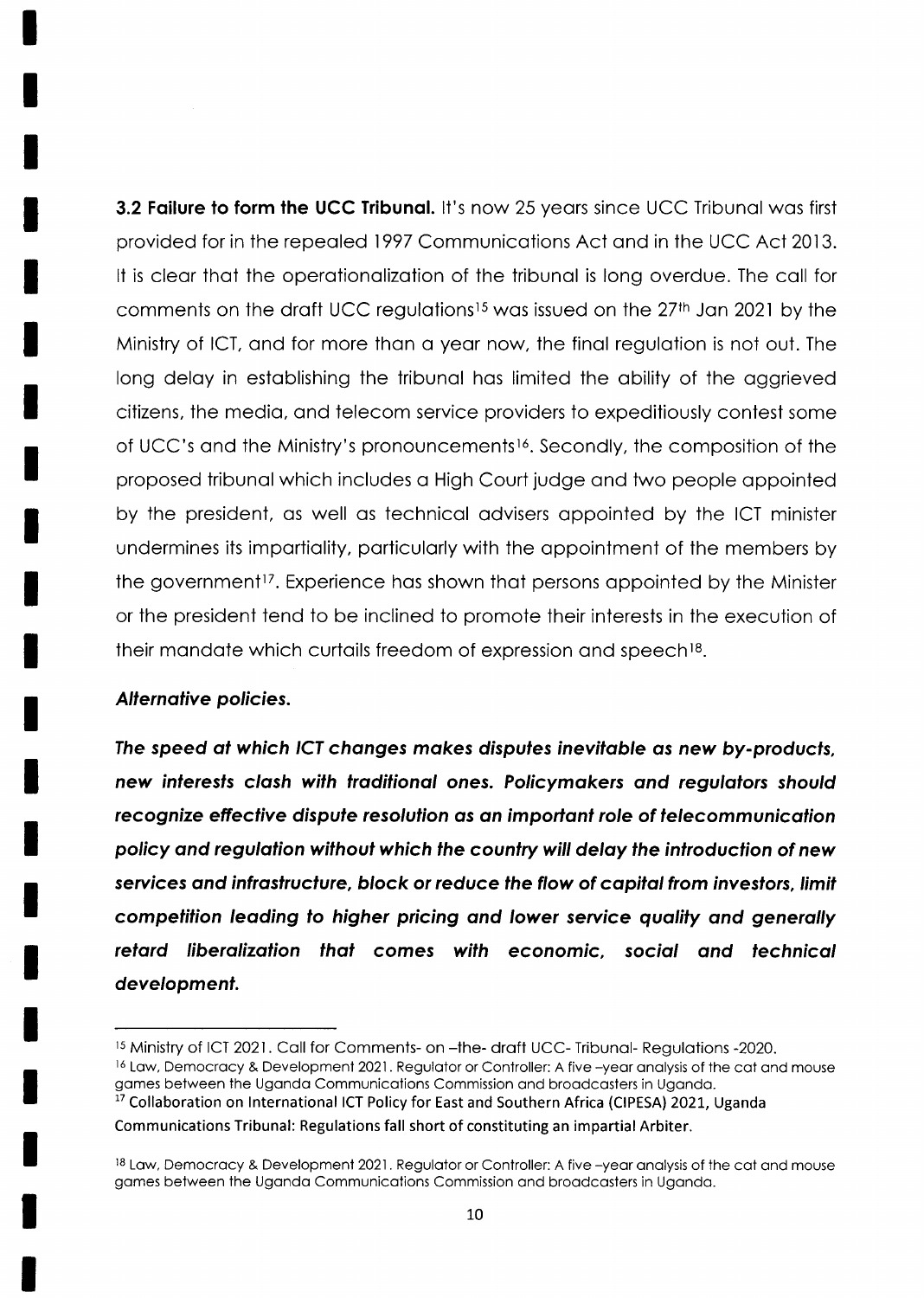Uganda can officially make available various conflict resolution mechanisms given the differing conflicts requiring dispute resolution approaches. There are disputes related to liberalization, investment, interconnection disputes, between service providers, disputes between regulators and service providers, consumer disputes, disputes related to international trade, and radiofrequency requiring specialized approaches. Below are the proposed policy alternatives to the failed operationalization of the UCC Tribunal<sup>19</sup>;

3.2.1 Court adjudication

This remains the final recourse of many types of disputes especially those that are less policy related. However, this approach has high costs and delays and a lack of telecommunications-specific expertise to preside over the complex telecom industry disputes. This type should be used in case government finds it so difficult to operationalize UCC Tribunal without any more delay.

3.2.2 Alternative dispute resolution (ADR) policy.

In the absence of formal conflict resolution approaches, less formal means of dispute resolution like negotiation, mediation and arbitration can be used;

- $3.2.2.1$ Negotiation and mediation where parties are encouraged to identify common interests for "win-win" solutions. UCC should require the warring parties to try negotiation or mediation before bringing their disputes to the regulator.
- $3.2.2.2$ Arbitration can be used where the warring parties settle their grievances with the help of appointed arbitrators. This is good for the disputing parties as they retain confidentiality, control over the design of the process, and determine the speed at which the process proceeds, in the case of international arbitration neutrality of the forum is assured compared to the local courts of law.

#### 3.2.3 Hire a Consulting Firm to resolve conflicts.

 $19$  International Telecommunication Union (ITU). The World Bank – Geneva, 2004 located at; https://www.itu.int/ITU-D/treg/publications/ITU WB Dispute Res-E.pdf accessed on 26th/03/2022.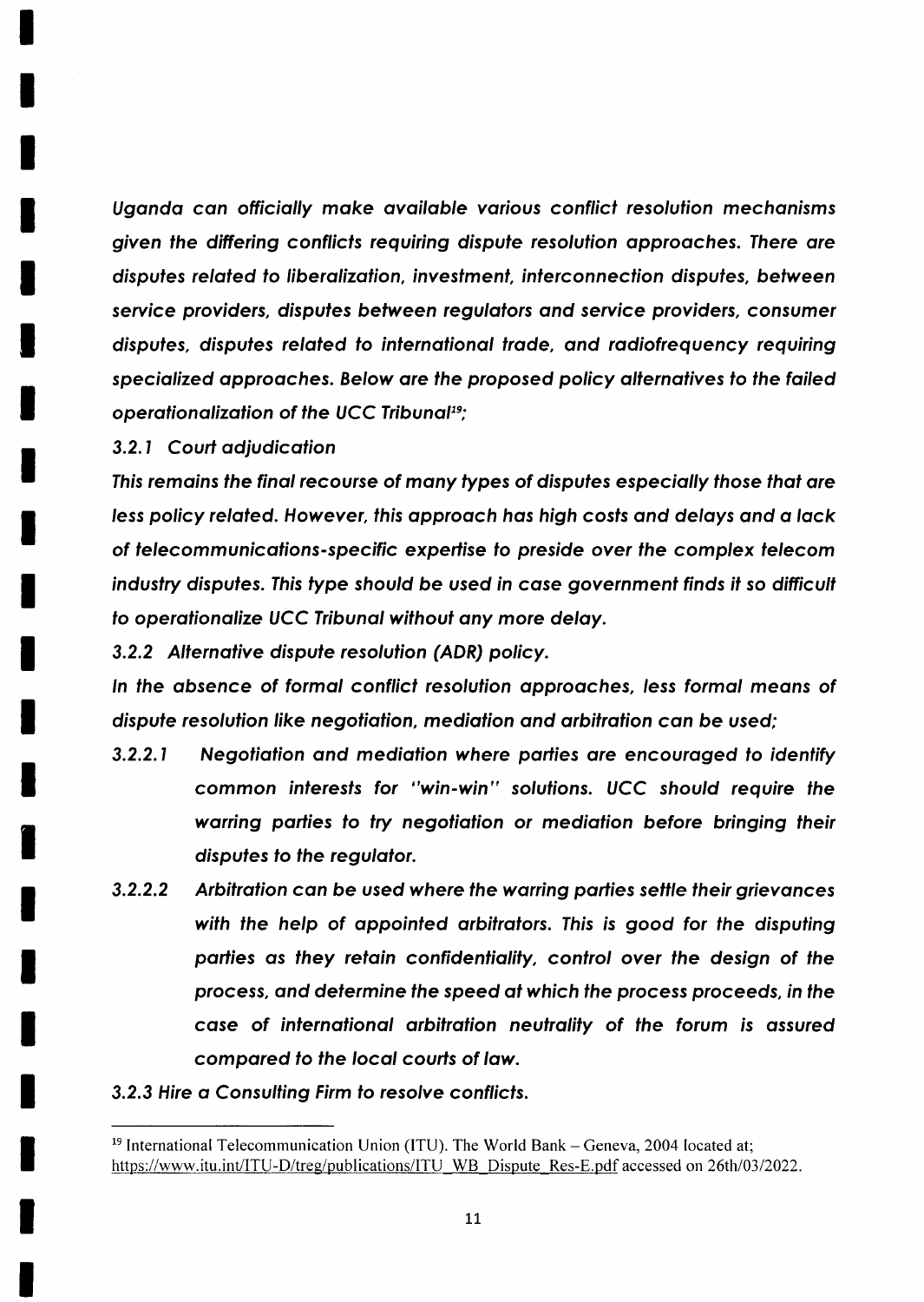Given the technical nature of the Telecom industry, UCC can supplement its staff resources by hiring a reputable international firm with experience in conflict resolution in the telecom industry, the way Botswana Telecommunications Authority (BTA) did in 1999 in a dispute between Botswana Telecommunications Corporation (BTC) and the two major operators in Botswana, Mascom Wireless and Vista Cellura (BTA Ruling NO.1 of 1999).

#### **Emerging issue.**

3. 3. The Biased conduct of UCC. On several occasions, UCC has displayed bias in the execution of its mandate. UCC was given excessive powers to receive, investigate and arbitrate complaints relating to communications services and take necessary actions<sup>20</sup>. For instance, in June 2018, Oct 2021, UCC warned broadcasters against discussing certain topics<sup>21</sup>. Recently, in January 2021, during the general elections, Government through UCC ordered an internet shutdown, blockage of social media sites, Wrote to Google to block 14 YouTube channels over allegations of broadcasting information that compromised national security<sup>22</sup>. In view of the above, UCC is viewed as a complainant, a prosecutor, and a judge in the same dispute. This is made worse by the delay and failure to establish the proposed UCC Tribunal meant to handle communications disputes<sup>23</sup>.

#### **Alternative policy.**

3.3.1 Make amendments to the UCC Act, 2013. Amend Section 93(1) that gives excessive powers to the Minister to make regulations governing the broadcasting sector without the approval of parliament. There is a need to avoid a repeat of what happened in 2017 when despite parliament's motion to extend the deadline

<sup>&</sup>lt;sup>20</sup> Section 5 (j). UCC Act, 2013.

<sup>&</sup>lt;sup>21</sup> Collaboration on International ICT Policy for East and Southern Africa (CIPESA) 2021, Uganda Communications Tribunal: Regulations fall short of constituting an impartial Arbiter.

<sup>&</sup>lt;sup>22</sup> https://acme-ug.org/2019/02/08/ucc-threatens-to-shut-down-monitor-website/ <sup>23</sup> UCC Act, 2013. Section 60 of the UCC Act.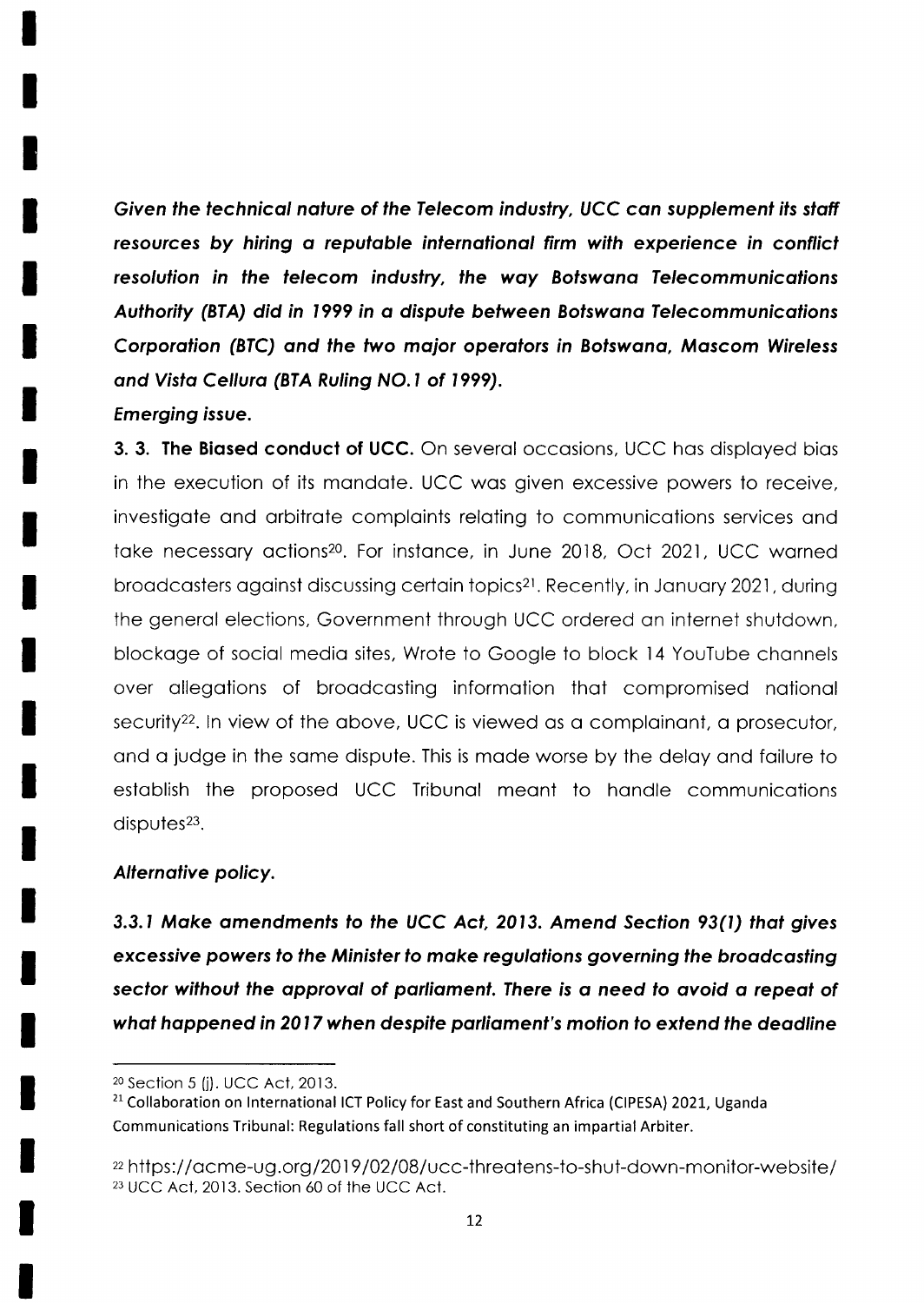for SIM card registration, the Minister went ahead and directed UCC to switch off all unverified cards<sup>24</sup>. This came about because, in 2017, parliament had passed the UCC (Amendment) Bill, 2016 which amended section 93(1) of the 2013 UCC Act that eliminated the checks and balances on the ICT Minister's powers when the requirement for parliamentary approval of regulations proposed by the ICT Ministry was removed.

#### **Emerging Issue.**

3.4 Increased Cybercrime and Cyberbullying in the country. There is a growing trend of cybercrime in Uganda<sup>25</sup> in the form of fraud, child pornography, and violation of privacy in the country<sup>26</sup>. Some people have become victims of Cyberbullying which has caused a lot of embarrassment or humiliation<sup>27</sup>. Cybercriminals have robbed people's money, in 2020 alone, hackers used around 2,000 mobile SIM cards to gain access to the mobile money payment system<sup>28</sup>. It is reported, Shs 15bn was lost through cyber fraud in 2020 alone<sup>29</sup>. In the following year, 2021 a total of 256 cases of cybercrime were reported compared to 248 cases in 2020, giving rise to a 3.2% increase in cyber criminality in the country<sup>30</sup>. In 2020 alone, the cybercrime desk coordinated 221 cases of Hitech international and economic crimes that led to a loss of USD 4,041,474.6831. Unless checked, cybercrime will continue causing a lot of financial loss.

<sup>24</sup> Ibid

- $26$  ibid
- $27$  ibid
- $28$  ibid
- $29$  ibid
- <sup>30</sup> ibid
- $31$  Ibid

<sup>&</sup>lt;sup>25</sup> Uganda Police Force 2021. Annual crime report 2020-1.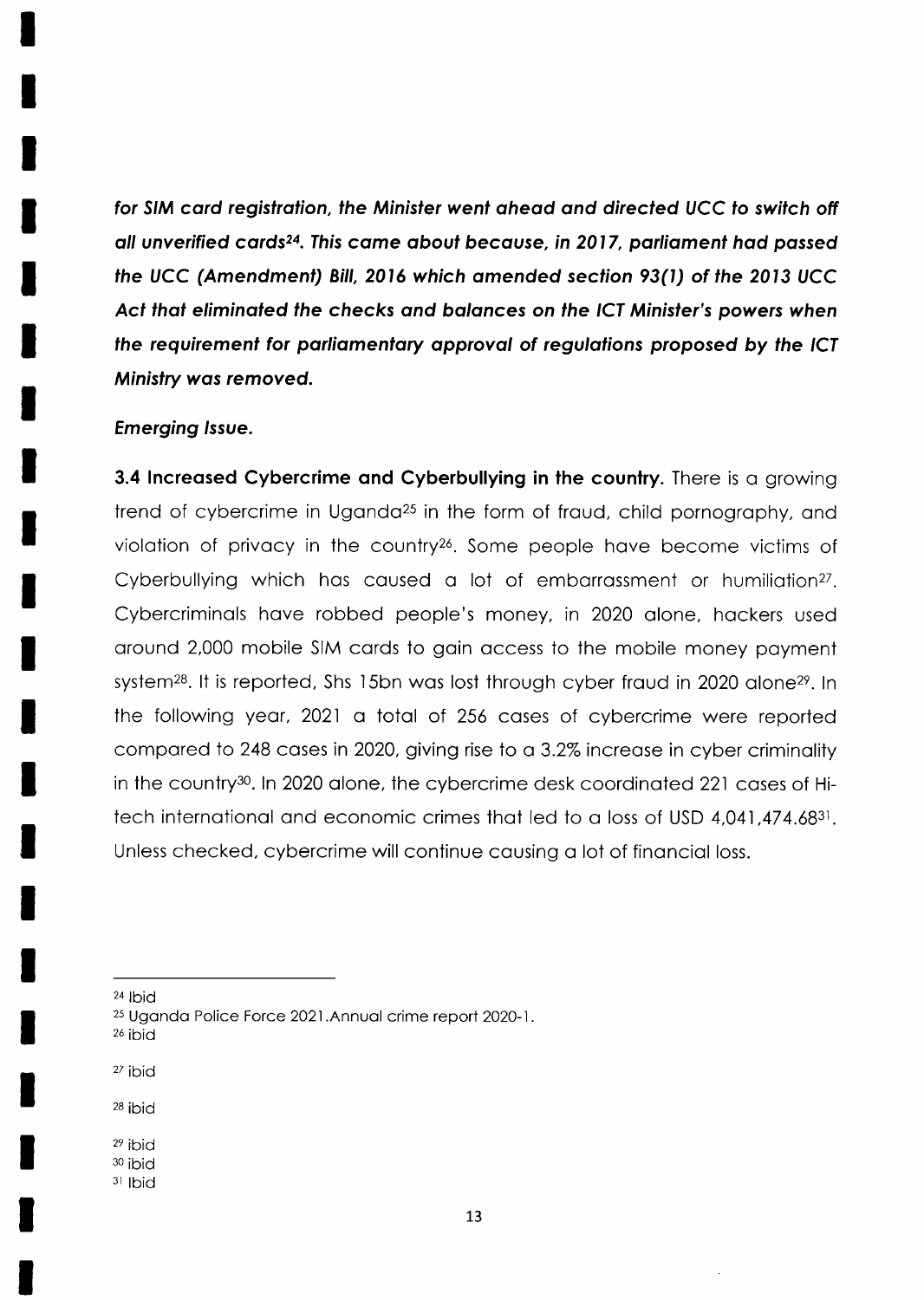3.4.1 Amend ICT-related laws to make them relevant. Technology changes very fast<sup>32</sup>, and so is the need to amend the Computer Misuse Act, 2011, the Data Protection & Privacy Act, 2019, Uganda Communication Act, 2013 together with Communications (Practice and Procedure) regulation, 2005. Amend sections relating to personal and family protection, secondly cyber security for smartphones, thirdly, amend areas relating to protecting vital infrastructure, and lastly areas for strict government regulation and monitoring of cyber activities.

3.4.2 Develop the capacity of the Department of Forensics. This can be done by upgroding the Ugondo Police deportment of forensics with the required skills ond eguipment to corry out cybercrime invesfigofions to a conclusive end. Ihis will enable the state to make the culprits accountable for their misdeeds.

3.4.3 A deliberate recruitment policy in Uganda Police Force. Police human resource department should recruit and train more experts and periodically upgrade their skills, especially in areas of Ballistic, Handwriting, Cyber forensics, and other areas of expertise. This is to enable it to apply scientific techniques in fhe prevention when corrying ouf invesfigotion ond defeclion of cybercrime.

3.4.4 The police force should create the Internet Crime Complaint Centre to collect reports of internet-related crimes from the public.

#### Emerging issue

3.5 Limited Network Coverage, ICT infrastructure, and poor gadgets limiting connectivity. With the optic fiber network of 12,000 km covering only 49 percent of the districts ond 24 percent of the sub-counties in Ugondo, its broodbond infrastructure is significantly poor quality<sup>33</sup>. Poor quality terminal equipment and local Area Networks (LANs) worsen the uptake of services of some MDAs/LGs<sup>34</sup>.No

<sup>&</sup>lt;sup>32</sup> United Nations Conference on Trade & Development 2020. The Impact of rapid Technological Change on Sustainable Development.

<sup>33</sup> National Planning Authority 2020 NDP III.

<sup>34</sup> Ibid